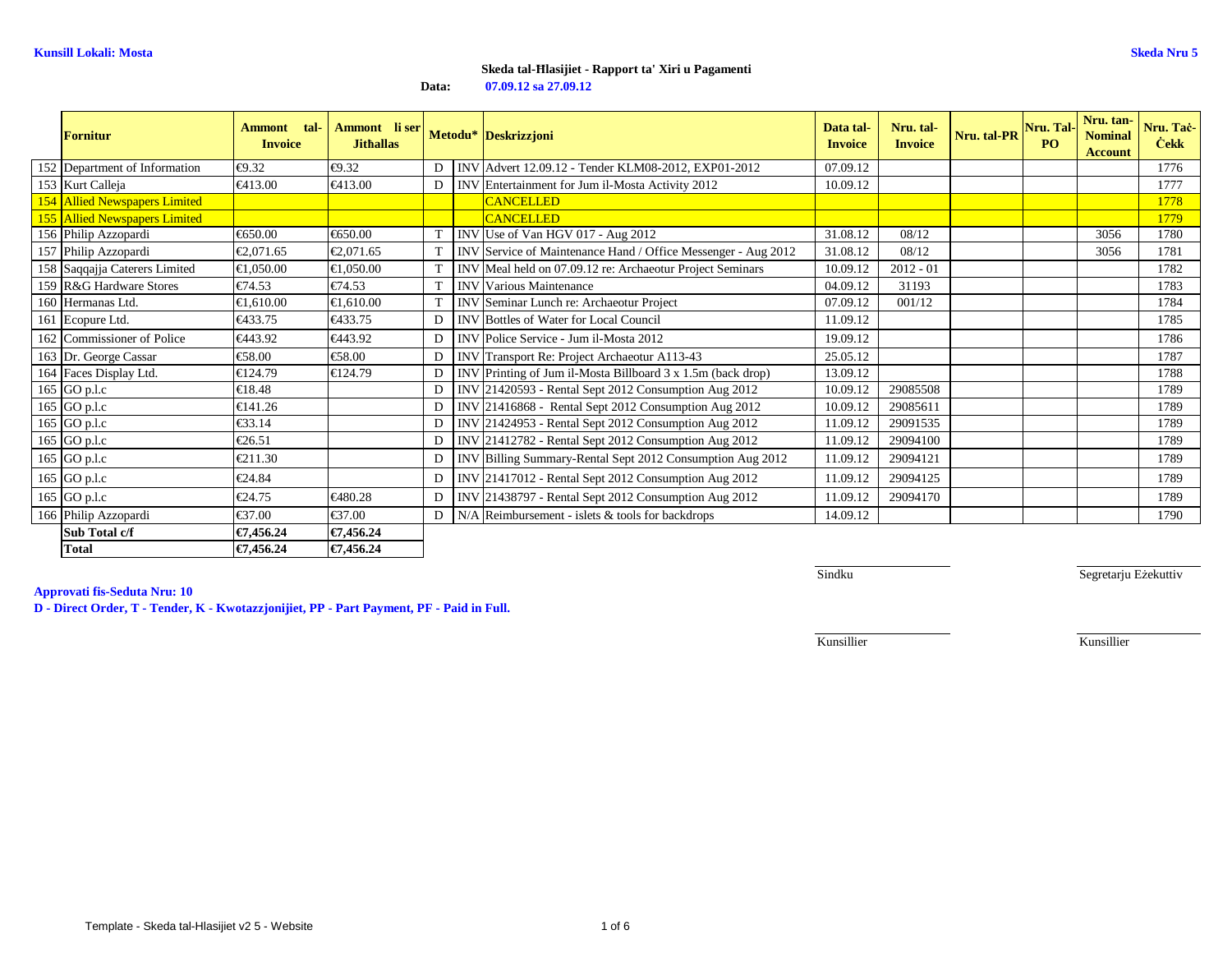**Data:07.09.12 sa 27.09.12**

| <b>Fornitur</b>                         | <b>Ammont</b> tal-<br><b>Invoice</b> | Ammont li ser<br><b>Jithallas</b> |                |                | Metodu* Deskrizzjoni                                          | Data tal-<br><b>Invoice</b> | Nru. tal-<br><b>Invoice</b> | Nru. tal-PR Nru. Tal- | PO.     | Nru. tan-<br><b>Nominal</b><br><b>Account</b> | Nru. Taċ-<br><b>Cekk</b> |
|-----------------------------------------|--------------------------------------|-----------------------------------|----------------|----------------|---------------------------------------------------------------|-----------------------------|-----------------------------|-----------------------|---------|-----------------------------------------------|--------------------------|
| 167 Louis Jewellery                     | €708.00                              | €708.00                           | D              | <b>INV</b>     | x2 Gold Medals for Gieh il-Mosta 2012                         | 13.09.12                    | 275                         |                       |         |                                               | 1791                     |
| 168 Staff 1                             | €1,069.11                            | €1.069.11                         | D              | N/A            | Honoraria for September 2012                                  | 21.09.12                    |                             |                       |         |                                               | 1792                     |
| 169 Staff 2                             | €1,891.05                            | €1,891.05                         | $\mathbf{D}$   | N/A            | Salary for September 2012                                     | 21.09.12                    |                             |                       |         |                                               | 1793                     |
| 170 Staff 3                             | €1,486.27                            | €1,486.27                         | $\mathbf{D}$   | N/A            | Salary for September 2012                                     | 21.09.12                    |                             |                       |         |                                               | 1794                     |
| 171 Staff 4                             | €1.526.17                            | €1.526.17                         | D <sub>1</sub> | N/A            | Salary for September 2012                                     | 21.09.12                    |                             |                       |         |                                               | 1795                     |
| 172 Staff 5                             | €1.294.86                            | €1,294.86                         | $\mathbf{D}$   | N <sub>1</sub> | Salary for September 2012                                     | 21.09.12                    |                             |                       |         |                                               | 1796                     |
| 173 Staff 6                             | €1,268.77                            | €1,268.77                         | D              |                | N/A Salary for September 2012                                 | 21.09.12                    |                             |                       |         |                                               | 1797                     |
| 174 Staff 7                             | €1,281.16                            | €1,281.16                         | D              | N/A            | Salary for September 2012                                     | 21.09.12                    |                             |                       |         |                                               | 1798                     |
| 175 Commissioner of Inland Rev.         | €2,504.38                            | €2,504.38                         | D              |                | N/A NI and FSS for September 2012                             | 21.09.12                    |                             |                       |         |                                               | 1799                     |
| 176 Philip Azzopardi                    | €50.00                               | €50.00                            | $\mathbf{D}$   |                | INV Reimbursement for Diesel-Hired Van (Godwin's Jum il-Mosta | 14.09.12                    |                             |                       |         |                                               | 1800                     |
| 177 Gatt Tufigno Gauci Advocates        | €126.49                              | €126.49                           | $\mathbf{D}$   |                | N/A Advert No. 587/11-Court Case Atlas is, VS Min, Of Infras. | 30.08.12                    |                             |                       |         |                                               | 1801                     |
|                                         |                                      |                                   |                |                |                                                               |                             |                             |                       |         |                                               |                          |
| 178 13 Distributions Limited            | €289.10                              | €289.10                           | $\mathbf{D}$   |                | <b>INV</b> Distribution of TCTC Leaflets                      | 31.07.12                    | 3406                        |                       | 114-12  | 3380                                          | 1802                     |
| 179 Alberta Fire & Security Equip. Ltd. | €72.46                               | €72.46                            | $\mathbf{D}$   |                | INV Service of Fire Exts.                                     | 11.10.10                    | 30071487                    |                       | 202-12  |                                               | 1803                     |
| 180 Alka Ceramics                       | €330.40                              | €330.40                           | $\overline{D}$ |                | <b>INV</b> Street Names                                       | 20.08.12                    | 5628                        |                       | $54-12$ |                                               | 1804                     |
| 181 ARMS Ltd.                           | $\epsilon 0.00$                      |                                   |                |                | D   INV Town Hall Civic Centre 01.06.12-31.07.12              | 08.09.12                    | 15755708                    |                       |         |                                               | 1805                     |
| 181 ARMS Ltd.                           | €948.39                              |                                   | D              |                | INV Lift Mosta Civic Centre 13.03.12-13.06.12                 | 31.08.12                    | 15725187                    |                       |         |                                               | 1805                     |
| 181 ARMS Ltd.                           | €904.92                              |                                   | D              |                | INV Local Council 13.03.12-13.06.12                           | 31.08.12                    | 15725188                    |                       |         |                                               | 1805                     |
| 181 ARMS Ltd.                           | €197.06                              |                                   | D              |                | INV Gnien 15 t'Ottubru                                        | 31.08.12                    | 15725189                    |                       |         |                                               | 1805                     |
| 181 ARMS Ltd.                           | € $0.00$                             |                                   | $\overline{D}$ |                | INV Gnien Gorg Gregnet De Vasse                               | 31.08.12                    | 15725190                    |                       |         |                                               | 1805                     |
| 181 ARMS Ltd.                           | €68.18                               |                                   | D <sub>1</sub> |                | INV Gnien Reggie Cilia                                        | 31.08.12                    | 15725191                    |                       |         |                                               | 1805                     |
| 181 ARMS Ltd.                           | €99.88                               | €2,218.43                         | D              |                | INV 31, General Building Contractor                           | 08.09.12                    | 15755695                    |                       |         |                                               | 1805                     |
| Sub total c/f                           | €16,116.65                           | €16,116.65                        |                |                |                                                               |                             |                             |                       |         |                                               |                          |
| Sub total b/f (page 1 of 6)             | €7,456.24                            | €7,456.24                         |                |                |                                                               |                             |                             |                       |         |                                               |                          |

**Approvati fis-Seduta Nru: 10**

**Total €23,572.89 €23,572.89**

**D - Direct Order, T - Tender, K - Kwotazzjonijiet, PP - Part Payment, PF - Paid in Full.**

€23,572.89

Sindku

Segretarju Eżekuttiv

Kunsillier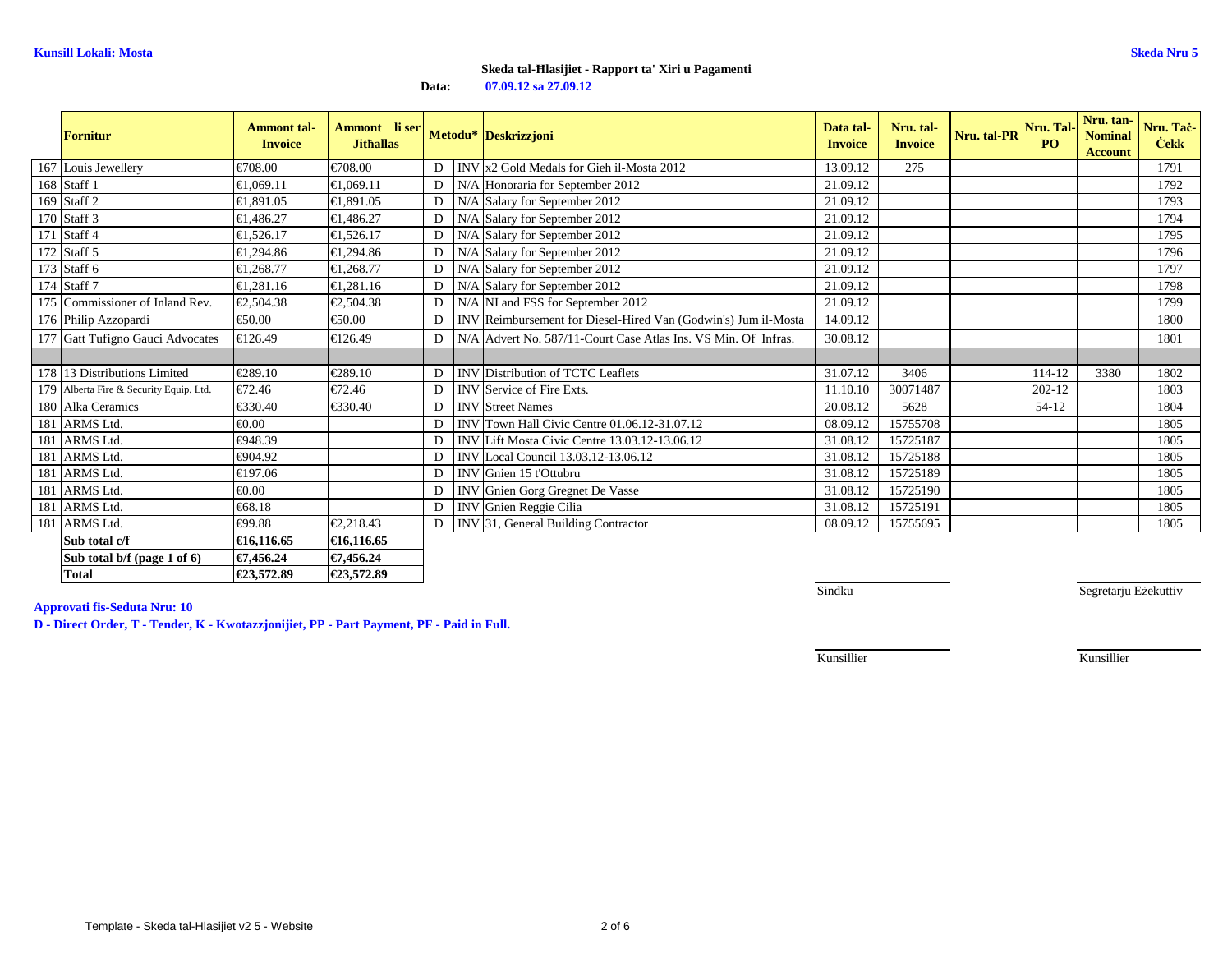**Data:07.09.12 sa 27.09.12**

|     | <b>Fornitur</b>                        | <b>Ammont</b> tal-<br><b>Invoice</b> | Ammont li ser Metodu* Deskrizzjoni<br><b>Jithallas</b> |    |            |                                                       | Data tal-<br><b>Invoice</b> | Nru. tal-<br><b>Invoice</b> | Nru. tal-PR Nru. Tal- | <b>PO</b> | Nru. tan-<br><b>Nominal</b><br><b>Account</b> | Nru. Tac-<br><b>Cekk</b> |
|-----|----------------------------------------|--------------------------------------|--------------------------------------------------------|----|------------|-------------------------------------------------------|-----------------------------|-----------------------------|-----------------------|-----------|-----------------------------------------------|--------------------------|
|     | 182 Attard Bros. Const. Materials Ltd. | €163.78                              | €163.78                                                | D  |            | INV Coping $14"$ + Pallet                             | 06.06.12                    | 20104                       |                       | $42 - 12$ |                                               | 1806                     |
|     | 183 Bonnici's Press                    | €2,715.00                            | €2,715.00                                              |    |            | INV Printing of Local Council Magazines               | 11.09.12                    | 2582                        |                       | 113-12    |                                               | 1807                     |
|     | 184 Charlie & Joseph Gauci             | €5,570.72                            |                                                        |    |            | INV Street Sweeping Service July 2012                 | 31.07.12                    | 1075                        |                       |           |                                               | 1808                     |
|     | 184 Charlie & Joseph Gauci             | €105.00                              |                                                        |    |            | INV Cleaning & Cutting of grass @ St. Margeria        | 31.07.12                    | 1076                        |                       |           |                                               | 1808                     |
|     | 184 Charlie & Joseph Gauci             | €991.00                              | €6.666.72                                              |    |            | INV Cleaning before & after Santa Marija Fast         | 31.08.12                    | 1078                        |                       |           |                                               | 1808                     |
|     | 185 C H Formosa Co. Ltd.               | €4,689.91                            | €4.689.91                                              |    |            | INV Hire of Day Centre and Garage Mosta               | 20.08.12                    | CAR03/12                    |                       |           |                                               | 1809                     |
|     | 186 CMYK Advertising                   | €920.40                              | €920.40                                                | D  |            | INV Banner Billboard - Targa Battery 13.05.12         | 09.08.12                    | 1054                        |                       | 116-12    | 3360                                          | 1810                     |
|     | 187 CMYK Advertising                   | €784.70                              | €784.70                                                | D  |            | INV Banner Billboard, Streamer Targa Batteryl 3.05.12 | 09.08.12                    | 1055                        |                       | 117-12    | 3360                                          | 1811                     |
|     | 188 Christopher Micallef               | €359.90                              | €359.90                                                | D  |            | INV Hire of Tower Ladder between May - July 12        | 12.09.12                    | 22031                       |                       | $30-12$   |                                               | 1812                     |
|     | 189 Delta Media Services Ltd.          | €265.50                              | €265.50                                                | D  |            | INV Banner for Jum il-Mosta 2012                      | 04.09.12                    | 778                         |                       | 135-12    |                                               | 1813                     |
|     | 190 Dormax Press Co. Ltd.              | €398.84                              | €398.84                                                | D  |            | INV Purchase Order Books for Local Council            | 18.09.12                    | C35379                      |                       | 151-12    |                                               | 1814                     |
| 191 | Eileen Montesin                        | €413.00                              | €413.00                                                | D  |            | INV DejaVu Show for Jum il-Mosta Activity 2012        | 20.09.12                    |                             |                       | 20512     |                                               | 1815                     |
|     | 192 ELC Ltd.                           | €3,380.83                            |                                                        |    |            | INV Cleaning and Maint. of Parks & Gardens Aug 2012   | 31.08.12                    | 8909                        |                       |           |                                               | 1816                     |
|     | 192 ELC Ltd.                           | €3,380.83                            | €6,761.66                                              |    | <b>INV</b> | Cleaning and Maint. of Parks & Gardens Jul 2012       | 31.07.12                    | 8815                        |                       |           |                                               | 1816                     |
|     | 193 Ell's Urban Services               | €4,127.30                            | €4,127.30                                              | T. |            | INV Patching in Triq Qares                            | 03.08.12                    | M <sub>04</sub>             |                       |           |                                               | 1817                     |
|     | 193 Ell's Urban Services               | €736.00                              | €736.00                                                |    |            | INV Patching in Triq tal-Bistra                       | 03.08.12                    | M <sub>04</sub>             |                       |           |                                               | 1817                     |
|     | 193 Ell's Urban Services               | €1,575.50                            | €1.575.50                                              |    |            | INV Patching in Triq Camillo Sciberras                | 06.08.12                    | M05 01                      |                       |           |                                               | 1817                     |
|     | 193 Ell's Urban Services               | €838.60                              | €838.60                                                |    |            | INV Patching in Triq Edgar Salamone                   | 06.08.12                    | $M05 - 02$                  |                       |           |                                               | 1817                     |
|     | 193 Ell's Urban Services               | €710.60                              | €710.60                                                |    | <b>INV</b> | Patching in Triq il-Biedja                            | 06.08.12                    | $M05 - 03$                  |                       |           |                                               | 1817                     |
|     | 193 Ell's Urban Services               | €172.50                              | €172.50                                                |    |            | INV Patching in Triq Ismarrat                         | 06.08.12                    | $M05 - 04$                  |                       |           |                                               | 1817                     |
|     | 193 Ell's Urban Services               | $\epsilon$ 23.10                     | $\epsilon$ 23.10                                       |    |            | INV Patching in Triq il-Kissier                       | 06.08.12                    | $M05 - 05$                  |                       |           |                                               | 1817                     |
|     | Sub total c/f                          | €32,323.01                           | €32,323.01                                             |    |            |                                                       |                             |                             |                       |           |                                               |                          |
|     | Sub total b/f (page 2 of 6)            | €23,572.89                           | €23,572.89                                             |    |            |                                                       |                             |                             |                       |           |                                               |                          |
|     | <b>Total</b>                           | €55,895.90                           | €55,895.90                                             |    |            |                                                       |                             |                             |                       |           |                                               |                          |

**Approvati fis-Seduta Nru: 10**

**D - Direct Order, T - Tender, K - Kwotazzjonijiet, PP - Part Payment, PF - Paid in Full.**

Sindku

Segretarju Eżekuttiv

Kunsillier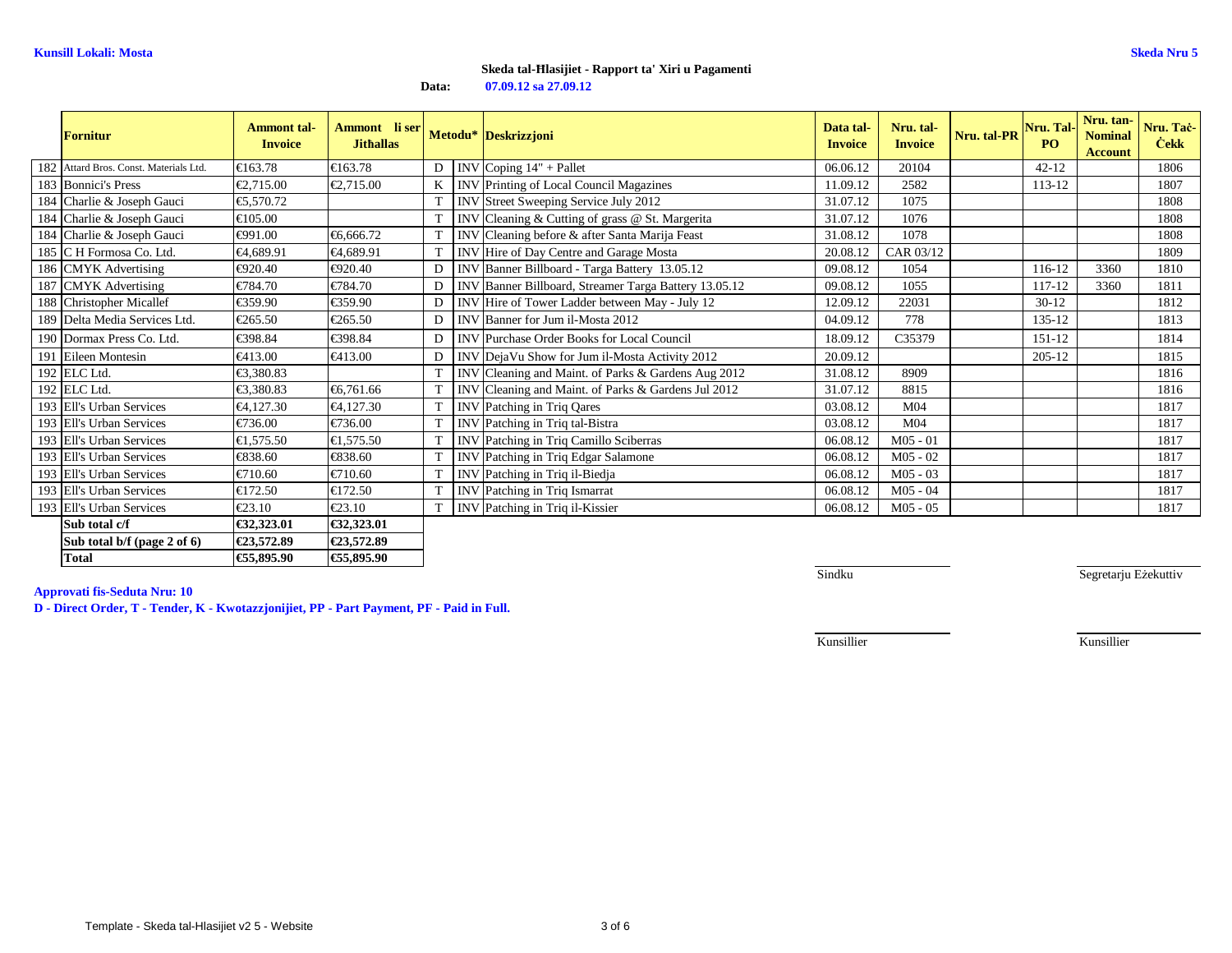**Data:07.09.12 sa 27.09.12**

| <b>Fornitur</b>             | <b>Ammont</b> tal-<br><b>Invoice</b> | Ammont li ser<br><b>Jithallas</b> |    |            | Metodu* Deskrizzjoni                               | Data tal-<br><b>Invoice</b> | Nru. tal-<br><b>Invoice</b> | Nru. tal-PR Nru. Tal- | <b>PO</b> | Nru. tan-<br><b>Nominal</b><br><b>Account</b> | Nru. Taċ-<br><b>Cekk</b> |
|-----------------------------|--------------------------------------|-----------------------------------|----|------------|----------------------------------------------------|-----------------------------|-----------------------------|-----------------------|-----------|-----------------------------------------------|--------------------------|
| 193 Ell's Urban Services    | €4,935.00                            | €4.935.00                         |    |            | INV Patching in Dawret il-Wied                     | 11.08.12                    | $M06 - 01$                  |                       |           |                                               | 1817                     |
| 193 Ell's Urban Services    | €4,805.60                            | €4,805.60                         | T. | <b>INV</b> | Patching in Triq Maria Camilleri                   | 11.08.12                    | $M06 - 02$                  |                       |           |                                               | 1817                     |
| 193 Ell's Urban Services    | €4,179.10                            | €4,179.10                         |    |            | INV Patching in Triq Antonio Maruzzi               | 11.08.12                    | $M06 - 03$                  |                       |           |                                               | 1817                     |
| 193 Ell's Urban Services    | €4,054.00                            | €4,054.00                         |    |            | INV Patching in Triq ic-Ciklisti                   | 11.08.12                    | $M06 - 04$                  |                       |           |                                               | 1817                     |
| 193 Ell's Urban Services    | €4,722.40                            | €4,722.40                         | T. |            | INV Patching in Triq Dun Karm Sciberras            | 11.08.12                    | $M06 - 05$                  |                       |           |                                               | 1817                     |
| 193 Ell's Urban Services    | €1,475.40                            | €1,475.40                         |    |            | INV Patching in Triq il-Poeta                      | 11.08.12                    | $M06 - 06$                  |                       |           |                                               | 1817                     |
| 193 Ell's Urban Services    | €1,947.80                            | €1,947.80                         |    |            | INV Patching in Triq ir-Refugjati tal-Gwera        | 11.08.12                    | $M06 - 07$                  |                       |           |                                               | 1817                     |
| 193 Ell's Urban Services    | €322.70                              | €322.70                           |    |            | INV Patching in Triq il-Hbit Mil-Ajru              | 11.08.12                    | $M06 - 08$                  |                       |           |                                               | 1817                     |
| 193 Ell's Urban Services    | €840.13                              | €840.13                           |    |            | INV Patching in Triq L-Ghonnella                   | 11.08.12                    | $M06 - 09$                  |                       |           |                                               | 1817                     |
| 194 Frankie Mifsud          | €875.00                              |                                   |    |            | INV Maint. & Cleaning of Public Convenience Aug 12 | 31.08.12                    | 3                           |                       |           |                                               | 1818                     |
| 194 Frankie Mifsud          | €875.00                              | €1,750.00                         |    |            | INV Maint. & Cleaning of Public Convenience Jul 12 | 31.07.12                    | $\overline{2}$              |                       |           |                                               | 1818                     |
| 195 Golden Gate Co. Ltd.    | €294.42                              |                                   | D  |            | <b>INV</b> Various Stationery                      | 10.09.12                    | 397901                      |                       | 115-12    |                                               | 1819                     |
| 195 Golden Gate Co. Ltd.    | €128.93                              | €423.35                           | D  |            | <b>INV</b> Canon Black                             | 20.09.12                    | 398262/713                  |                       | 145-12    |                                               | 1819                     |
| 196 George Farrugia         | €97.30                               |                                   | D  |            | INV Certification of Road Patching Works           | 03.08.12                    | M <sub>04</sub>             |                       |           |                                               | 1820                     |
| 196 George Farrugia         | €66.40                               |                                   | D  |            | INV Certification of Road Patching Works           | 03.08.12                    | M <sub>05</sub>             |                       |           |                                               | 1820                     |
| 196 George Farrugia         | €545.60                              | €709.30                           | D  |            | INV Certification of Road Patching Works           | 11.08.12                    | M06                         |                       |           |                                               | 1820                     |
| 197 Ignazio Anastasi Ltd.   | €150.69                              | €150.69                           | D  |            | <b>INV</b> Double Cylinder Lock                    | 14.09.12                    | 300972                      |                       | 146-12    |                                               | 1821                     |
| 198 In Design (Malta) Ltd.  | €93.90                               |                                   |    |            | INV Uniform - Candice (part)                       | 02.08.12                    | 46905                       |                       | $72 - 12$ |                                               | 1822                     |
| 198 In Design (Malta) Ltd.  | €154.45                              |                                   |    |            | INV Uniform - Candice (full invoice)               | 05.09.12                    | 47108                       |                       | 134-12    |                                               | 1822                     |
| 198 In Design (Malta) Ltd.  | €167.91                              |                                   |    |            | <b>INV</b> Uniform - Christoper Camilleri          | 13.09.11                    | 39359                       |                       | 203-12    |                                               | 1822                     |
| 198 In Design (Malta) Ltd.  | €70.63                               | €486.89                           | D  |            | INV Uniform - Christoper Camilleri (Full invoice)  | 26.10.11                    | 42640                       |                       | 204-12    |                                               | 1822                     |
| Sub total c/f               | €30,802.36                           | €30,802.36                        |    |            |                                                    |                             |                             |                       |           |                                               |                          |
| Sub total b/f (page 3 of 6) | €55,895.90                           | €55,895.90                        |    |            |                                                    |                             |                             |                       |           |                                               |                          |
| <b>Total</b>                | €86,698.26                           | €86,698.26                        |    |            |                                                    |                             |                             |                       |           |                                               |                          |

**Approvati fis-Seduta Nru: 10**

**D - Direct Order, T - Tender, K - Kwotazzjonijiet, PP - Part Payment, PF - Paid in Full.**

**Sindku** 

Segretarju Eżekuttiv

Kunsillier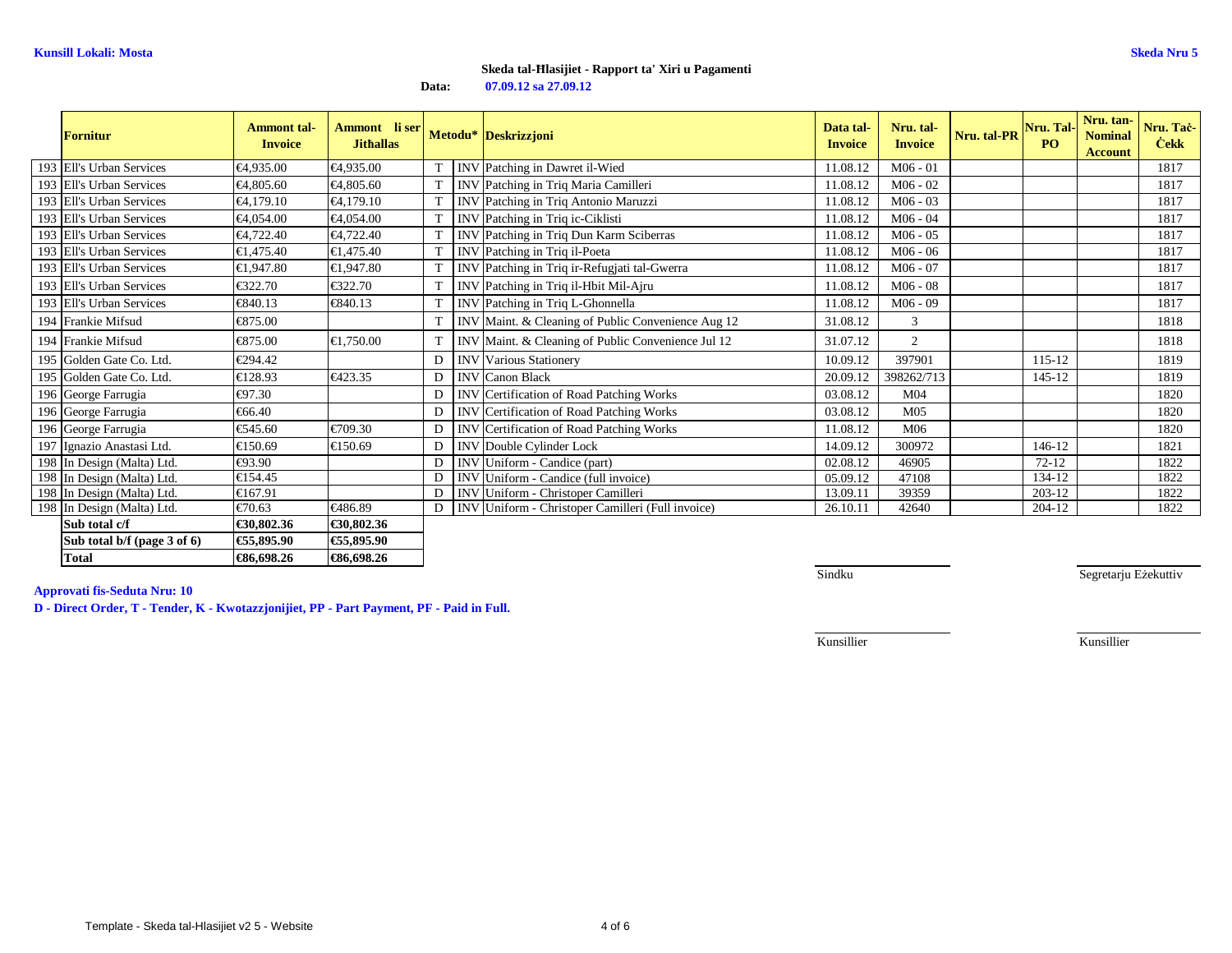#### **07.09.12 sa 27.09.12Skeda tal-Ħlasijiet - Rapport ta' Xiri u Pagamenti**

**Data:**

| <b>Fornitur</b>                      | <b>Ammont</b> tal-<br><b>Invoice</b> | Ammont li ser<br><b>Jithallas</b> |                | Metodu* Deskrizzjoni                                                                    | Data tal-<br><b>Invoice</b> | Nru. tal-<br><b>Invoice</b> | Nru. tal-PR | Nru. Tal-<br>PO <sub>1</sub> | Nru. tan-<br><b>Nominal</b><br><b>Account</b> | Nru. Taċ-<br><b>Cekk</b> |
|--------------------------------------|--------------------------------------|-----------------------------------|----------------|-----------------------------------------------------------------------------------------|-----------------------------|-----------------------------|-------------|------------------------------|-----------------------------------------------|--------------------------|
| 199 Ivan Bartolo                     | €500.00                              | €500.00                           |                | D   INVCo-ordination for Council Magazine no. 41 Sep-Dec                                | 04.09.12                    |                             |             | 208-12                       |                                               | 1823                     |
| 200 Jesmond Tonna                    | €168.74                              | €168.74                           | D <sub>1</sub> | INV Helium Gas for Jum il-Mosta Activity 2012                                           | 14.09.12                    | PC063851                    |             | 147-12                       |                                               | 1824                     |
| 201 Josie Silencers                  | €177.00                              | €177.00                           | D <sub>1</sub> | INV Dismantling&Repairs @ Eucharistic Road                                              | 20.07.12                    |                             |             | 136-12                       |                                               | 1825                     |
| 202 Key Services                     | €206.50                              | €206.50                           | $\overline{D}$ | INV Support given to staff May-July 12                                                  | 07.09.12                    | 312480                      |             | $39-12$                      |                                               | 1826                     |
| 203 Mailbox Services Limited         | €513.96                              | €513.96                           |                | <b>D INV</b> Distribution of Council Magazine No.41 (set off against our Invoice 43-12) | 17.09.12                    | 1046                        |             | $206 - 12$                   |                                               | 1827                     |
| 204 MITA                             | €54.67                               |                                   | $\overline{D}$ | INV E-mail accounts Apr-June 2012                                                       | 29.08.12                    | 26795                       |             |                              |                                               | 1828                     |
| 204 MITA                             | €416.85                              | €471.52                           | D              | INV Maintenance & Support Services Jul-Sep 2012                                         | 10.07.12                    | 26602                       |             |                              |                                               | 1828                     |
| 205 MITA                             | €34.79                               |                                   | D              | INV E-mail accounts Jan-Mar 2012                                                        | 26.04.12                    | 26318                       |             |                              |                                               | 1829                     |
| 205 MITA                             | €833.69                              | €868.48                           | $\overline{D}$ | INV Maintenance & Support Services Jan - Jun 2012                                       | 10.04.12                    | 26172                       |             |                              |                                               | 1829                     |
| 206 Noel Fabri                       | €75.40                               | €75.40                            | $\overline{D}$ | INV Service of Librarian August 2012                                                    | 03.09.12                    |                             |             |                              |                                               | 1830                     |
| 207 Northern Cleaning Group Ltd.     | €13,525.51                           | €13,525.51                        | T              | INV Door to door collection Jul-12                                                      | 31.07.12                    | <b>MST7-12</b>              |             |                              |                                               | 1831                     |
| 208 Pace & Mercieca Ltd.             | €45.17                               | €45.17                            | D              | <b>INV</b> Standard Plywood                                                             | 11.09.12                    | 779461                      |             | $120 - 12$                   |                                               | 1832                     |
| 209 PC Options Ltd.                  | €709.45                              | €709.45                           | D              | INV Acer Laptop for Acting Exec. Secretary                                              | 07.09.12                    | 1897                        |             | $141 - 12$                   |                                               | 1833                     |
| 210 Per. Sec., Min. For Home Aff.    | €62.50                               | €62.50                            |                | INV Advert 12.09.2012-Tender KML08-12 / EXP01-12                                        | 07.09.12                    |                             |             |                              |                                               | 1834                     |
| 211 Raymond Ghigo Raferla            | €100.00                              | €100.00                           | D              | INV Advert in Annwal tal-Festa 2012 (Socjeta Har. Nicolo' Isourd)                       | 14.08.12                    |                             |             | $107 - 12$                   |                                               | 1835                     |
| 212 Rite Mix (Gatt Bros.) Ltd.       | €57.23                               | €57.23                            | D              | INV CU.YDS -RMC C20 + Transport                                                         | 29.02.12                    | 14504                       |             | 144-12                       |                                               | 1836                     |
| 213 R&G Hardware Stores              | €32.85                               | €32.85                            | $\mathbf{D}$   | <b>INV</b> Various Maintenance                                                          | 01.06.12                    | 30527,31,54                 |             | 123-12                       |                                               | 1837                     |
| 214 Ronald Bezzina                   | €1,509.02                            | €1,509.02                         | T.             | INV Bulky Refuse Service - Aug 2012                                                     | 29.08.12                    | 39                          |             |                              |                                               | 1838                     |
| 215 Silver Star Transport Limited    | €141.60                              | €141.60                           | D              | INV Gozo Outing 18.08.12                                                                | 31.08.12                    | 10002753                    |             | 148-12                       |                                               | 1839                     |
| 216 Smart Office Supplies Ltd.       | €105.14                              | €105.14                           | D              | <b>INV Various Stationery</b>                                                           | 10.09.12                    | 13034525                    |             | 118-12                       |                                               | 1840                     |
| 217 Socjeta Filarmonika Santa Marija | €100.00                              | $\epsilon$ 100.00                 | D              | INV Advert in Annwal tal-Festa 2012                                                     | 14.08.12                    |                             |             | 108-12                       |                                               | 1841                     |
| Sub total c/f                        | €19,370.07                           | €19,370.07                        |                |                                                                                         |                             |                             |             |                              |                                               |                          |
| Sub total b/f (page 4 of 6)          | €86,698.26                           | €86,698.26                        |                |                                                                                         |                             |                             |             |                              |                                               |                          |
| <b>Total</b>                         | €106,068.33                          | €106,068.33                       |                |                                                                                         |                             |                             |             |                              |                                               |                          |

**Approvati fis-Seduta Nru: 10**

**D - Direct Order, T - Tender, K - Kwotazzjonijiet, PP - Part Payment, PF - Paid in Full.**

Sindku

Segretarju Eżekuttiv

Kunsillier